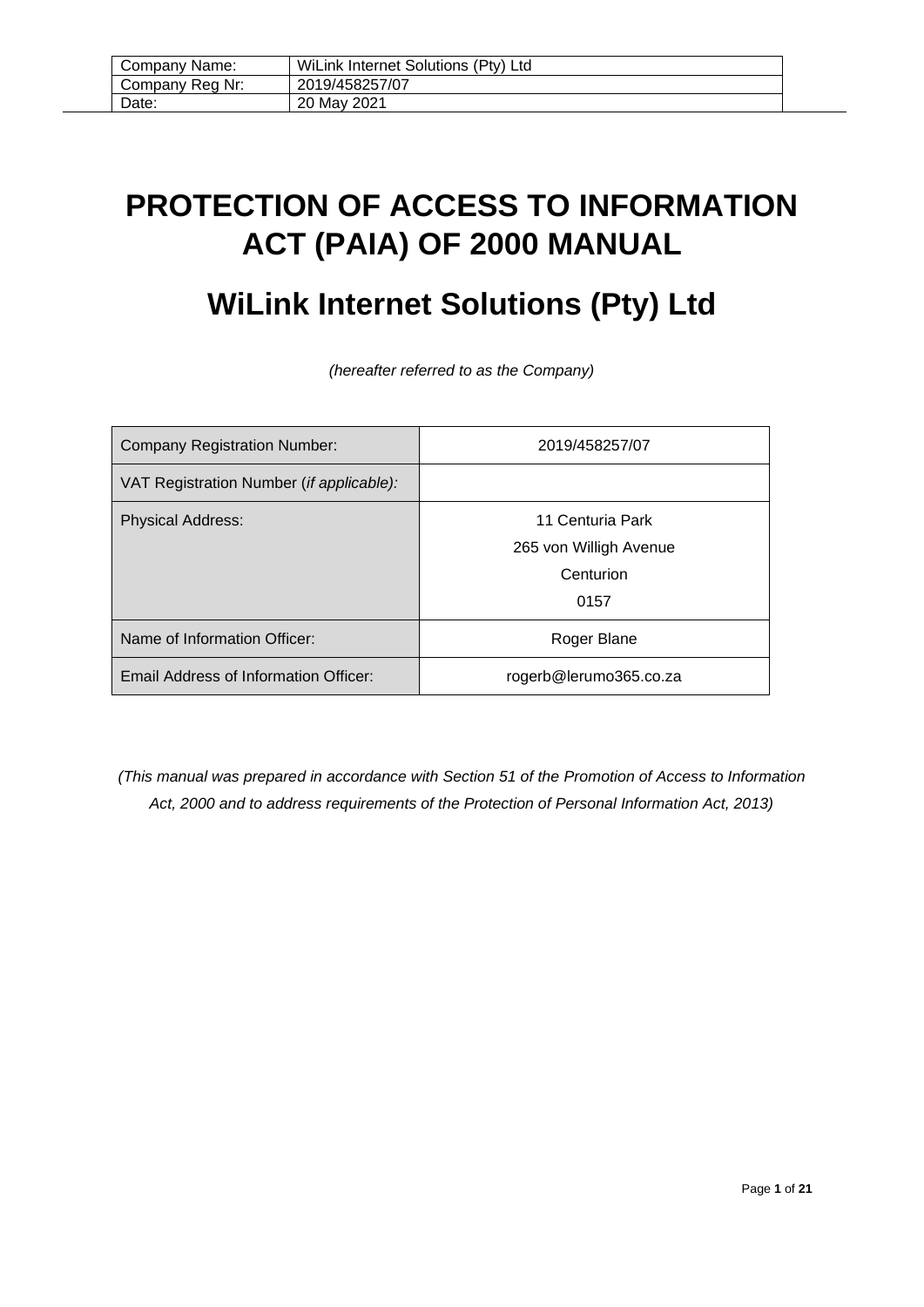| Company Name:   | WiLink Internet Solutions (Pty) Ltd |
|-----------------|-------------------------------------|
| Company Reg Nr: | 2019/458257/07                      |
| Date:           | 20 May 2021                         |

# Contents<br>**PROTECTIC**

|                  | PROTECTION OF ACCESS TO INFORMATION ACT (PAIA) OF 2000 MANUAL 1                                                  |  |
|------------------|------------------------------------------------------------------------------------------------------------------|--|
| 1.               | <b>BACKGROUND TO THE PROMOTION OF ACCESS TO INFORMATION ACT 3</b>                                                |  |
| 2.               |                                                                                                                  |  |
| 3.               |                                                                                                                  |  |
| $\overline{4}$ . |                                                                                                                  |  |
| 5.               |                                                                                                                  |  |
| 6.               |                                                                                                                  |  |
| $\overline{7}$ . | <b>CONTACT DETAILS OF THE CEO OF THE COMPANY [SECTION 51(1)(A)] 5</b>                                            |  |
| 8.               | THE INFORMATION OFFICER OF THE COMPANY [SECTION 51(1)(B)]  5                                                     |  |
| 9.               | <b>CONTACT DETAILS OF THE INFORMATION OFFICER OF THE COMPANY  5</b>                                              |  |
| 10.              | GUIDE OF SA HUMAN RIGHTS COMMISSION [SECTION 51(1) (B)] 6                                                        |  |
| 11.              | <b>CATEGORIES OF RECORDS AVAILABLE ONLY ON REQUEST TO ACCESS</b>                                                 |  |
| 12.              |                                                                                                                  |  |
| 13.              | DESCRIPTION OF THE RECORDS WHICH ARE AVAILABLE IN<br>ACCORDANCE WITH ANY OTHER LEGISLATION [SECTION 51(1) (D)] 9 |  |
| 14.              | REQUEST FOR ACCESS TO A RECORD [SECTION 51(1) (E)] 10                                                            |  |
| 15.              | <b>REMEDIES AVAILABLE WHEN THE COMPANY REFUSES A REQUEST13</b>                                                   |  |
| 16.              |                                                                                                                  |  |
| 17.              |                                                                                                                  |  |
| 18.              | ENFORCEMENT AND POTENTIAL DISCIPLINARY ACTIONS  13                                                               |  |
| 19.              |                                                                                                                  |  |
| 20.              |                                                                                                                  |  |
| 21.              |                                                                                                                  |  |
| 22.              |                                                                                                                  |  |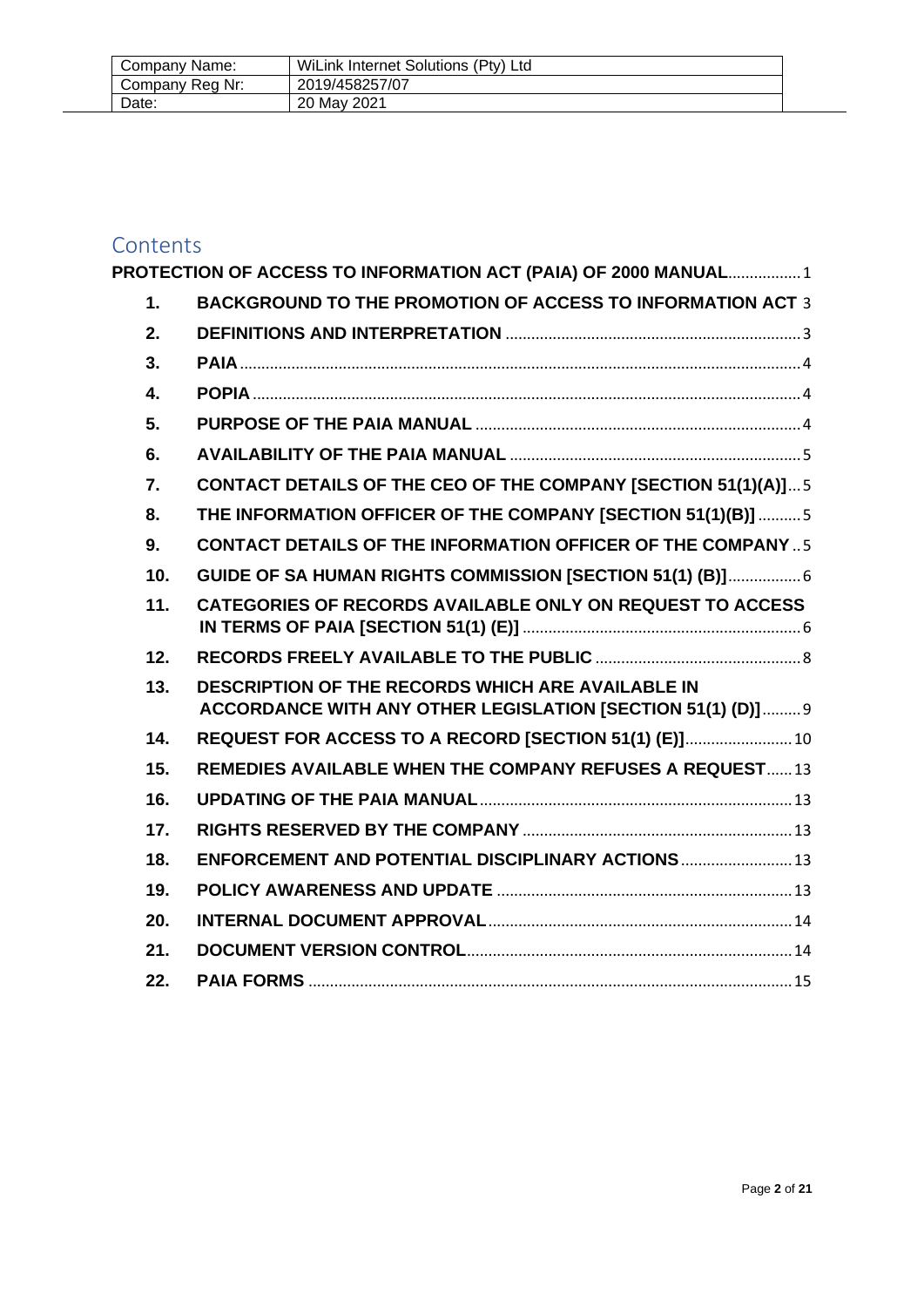| Company Name:   | WiLink Internet Solutions (Pty) Ltd |
|-----------------|-------------------------------------|
| Company Reg Nr: | 2019/458257/07                      |
| Date:           | 20 May 2021                         |

# <span id="page-2-0"></span>**1. BACKGROUND TO THE PROMOTION OF ACCESS TO INFORMATION ACT**

On 9 March 2001, the Promotion of Access to Information Act, No. 2 of 2000 (PAIA) came into operation, giving effect to the Section 32(2) Constitutional right of access to information. In terms of Section 51(1) of the Promotion of Access to Information Act (PAIA), all heads of private bodies are required to compile a manual that provides information regarding the subjects and categories of records held by such private bodies. This document serves as the Company's information manual and provides reference to the records held by the Company and the process to request access to such records.

Where a request is made in terms of the PAIA, the Company is obliged to release the information, subject to applicable legislative requirements.

#### <span id="page-2-1"></span>**2. DEFINITIONS AND INTERPRETATION**

| <b>Definitions</b>                         | Interpretation                                                                                                                                                                                                                                  |
|--------------------------------------------|-------------------------------------------------------------------------------------------------------------------------------------------------------------------------------------------------------------------------------------------------|
| <b>Conditions for lawful</b><br>processing | Means the conditions for the lawful processing of Personal<br>Information as fully set out in Chapter 3 of POPIA.                                                                                                                               |
| Company                                    | Shall mean WiLink Internet Solutions (Pty) Ltd, as specified on the<br>Title page of this document.                                                                                                                                             |
| Constitution                               | Means The Constitution of the Republic of South Africa, 1996.                                                                                                                                                                                   |
| Customer                                   | Refers to any natural or juristic person that received or receives<br>services from the Company.                                                                                                                                                |
| Data Subject                               | Has the meaning ascribed thereto in Section 1 of POPIA                                                                                                                                                                                          |
| Employees                                  | Refers to any person who works for or provides services to or on<br>behalf of the Company and receives or is entitled to receive<br>remuneration and any other person who assists in carrying out or<br>conducting the business of the Company. |
| <b>Information Officer</b>                 | Means the appointed Information Officer (as defined in Section 1 of<br>PAIA) of the Company                                                                                                                                                     |
| Manual                                     | Means this manual prepared in accordance with Section 51 of PAIA<br>and Regulation 4(1) (d) of the POPIA Regulations.                                                                                                                           |
| <b>PAIA</b>                                | Promotion of Access to Information Act 2 of 2000.                                                                                                                                                                                               |
| <b>Personal Information</b>                | Has the meaning ascribed thereto in Section 1 of POPIA.                                                                                                                                                                                         |
| <b>POPIA</b>                               | Means the Protection of Personal Information Act 4 of 2013.                                                                                                                                                                                     |
| <b>POPIA Regulations</b>                   | Means the regulations promulgated in terms of Section 112(2) of<br>POPIA.                                                                                                                                                                       |
| Private Body                               | Has the meaning ascribed thereto in Sections 1 of both PAIA and<br><b>POPIA</b>                                                                                                                                                                 |
| Processing                                 | Has the meaning ascribed thereto in Section 1 of POPIA.                                                                                                                                                                                         |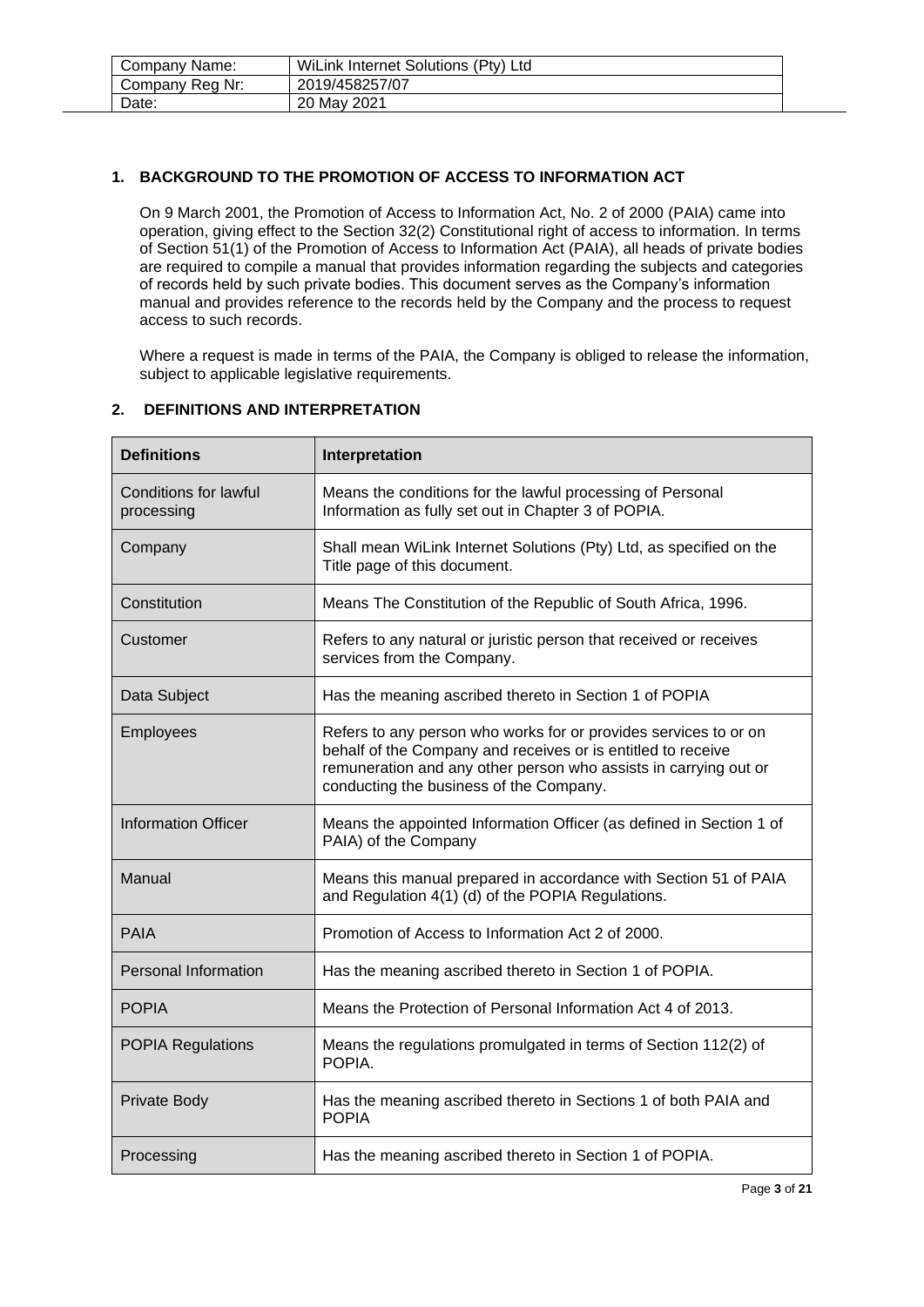| Company Name:   | WiLink Internet Solutions (Pty) Ltd |
|-----------------|-------------------------------------|
| Company Reg Nr: | 2019/458257/07                      |
| Date:           | 20 May 2021                         |

| <b>Responsible Party</b>  | Has the meaning ascribed thereto in Section 1 of POPIA.                                           |
|---------------------------|---------------------------------------------------------------------------------------------------|
| Record                    | Has the meaning ascribed thereto in Section 1 of PAIA and includes<br><b>Personal Information</b> |
| Requestor                 | Has the meaning ascribed thereto in Section 1 of PAIA.                                            |
| <b>Request for Access</b> | Has the meaning ascribed thereto in Section 1 of PAIA.                                            |
| <b>SAHRC</b>              | Means the South African Human Rights Commission.                                                  |

# <span id="page-3-0"></span>**3. PAIA**

PAIA commenced on the 9th of March 2001. The purpose of PAIA is to give effect to Section 32 of the Constitution, a fundamental right in the Bill of Rights, being the right of access to any information held by the state and any right held by any other person and that is required for the exercise of any rights.

Section 50 of PAIA states that where a request is made for the Company to release a record, the Company is obliged to release the record, except where PAIA expressly provides for the withholding of the record.

PAIA further sets out the required procedures to be followed by a requestor when making a Request for Access. Section 51 of PAIA further states that "all Private Bodies are required to compile an information manual" or PAIA Manual.

## <span id="page-3-1"></span>**4. POPIA**

The Purpose of POPIA is to give effect to Section 14 of The Constitution, "The Right to Privacy", by protecting Personal Information and regulating the free flow and processing of Personal Information.

POPIA sets minimum conditions which the Company must comply with to ensure that all Personal Information is respected and protected.

#### <span id="page-3-2"></span>**5. PURPOSE OF THE PAIA MANUAL**

The purpose of PAIA is to:

- Promote the right of access to information.
- Create a culture of transparency and accountability.
- Giving the right to information.
- Actively promote a society in which the people of South Africa have access to information.
- Enable the people of South Africa to exercise and protect their rights.

Section 9 of PAIA recognises that the right to access information cannot be unlimited:

- Limitations aimed at the reasonable protection of privacy.
- Commercial confidentiality.
- Effective, efficient, and good governance.

This PAIA Manual complies with the requirements of guidelines mentioned in Section 10 of PAIA. It recognises that the appointed Information Regulator will be responsible to regulate compliance with PAIA and POPIA.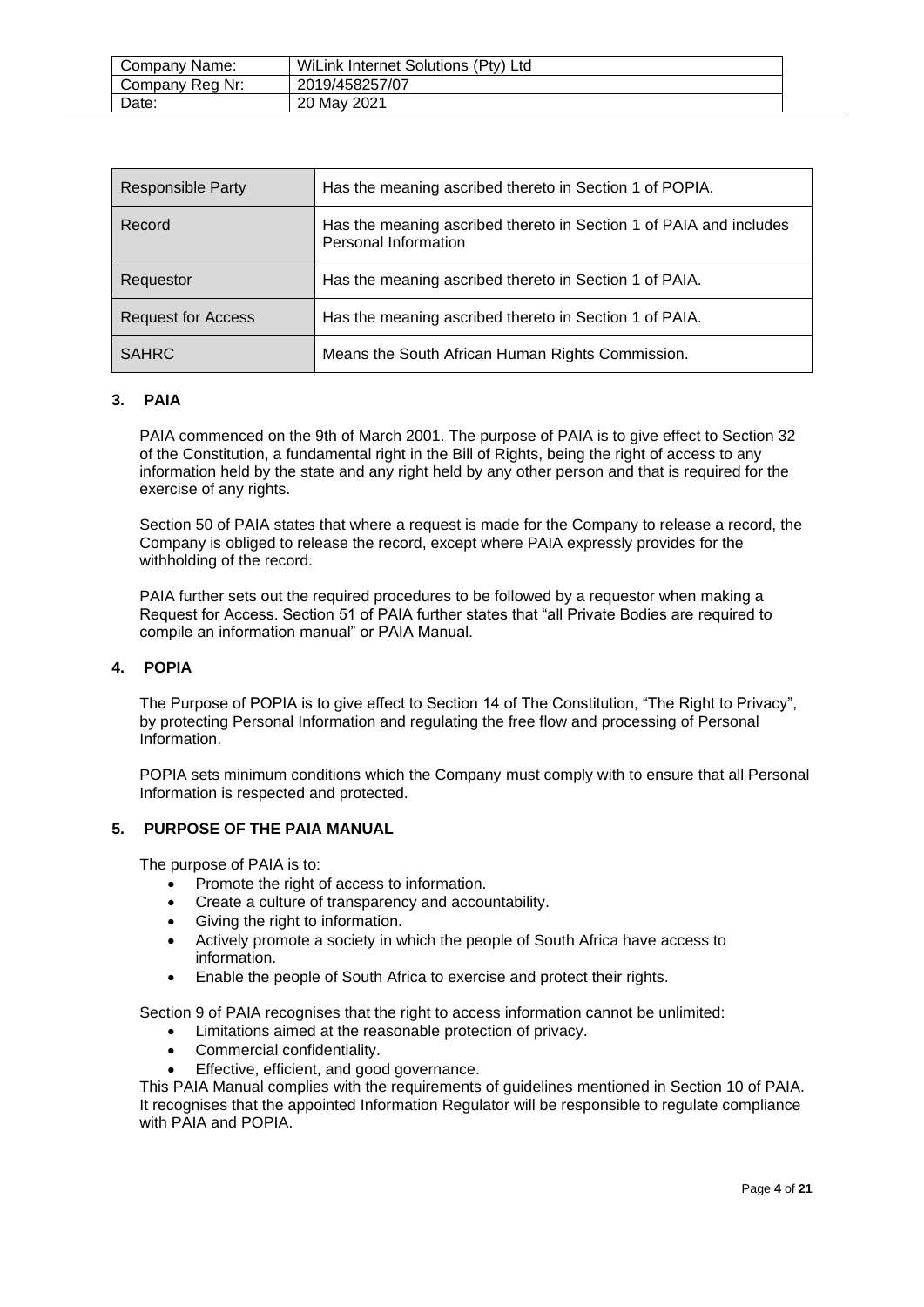| Company Name:   | WiLink Internet Solutions (Pty) Ltd |
|-----------------|-------------------------------------|
| Company Reg Nr: | 2019/458257/07                      |
| Date:           | 20 May 2021                         |

#### <span id="page-4-0"></span>**6. AVAILABILITY OF THE PAIA MANUAL**

A copy of this PAIA Manual is available to the public for inspection on the Company's website at or on request from the designated contact person referred to in this Manual.

This Manual is also available for inspection at the Company's offices free of charge.

## <span id="page-4-1"></span>**7. CONTACT DETAILS OF THE CEO OF THE COMPANY [SECTION 51(1)(A)]**

| <b>Chief Executive Officer:</b> | Jan Coetzer            |
|---------------------------------|------------------------|
| <b>Registered Address:</b>      | 11 Centuria Park       |
|                                 | 265 Von Willigh Avenue |
|                                 | Centurion              |
|                                 | 0157                   |
| Postal Address:                 | PO Box 25061           |
|                                 | <b>Monument Park</b>   |
|                                 | 0105                   |
| Telephone Number:               | 012 663 4806           |
| Email Address:                  | helpdesk@wilink.co.za  |
| Website (If applicable)         | www.wilink.co.za       |

# <span id="page-4-2"></span>**8. THE INFORMATION OFFICER OF THE COMPANY [SECTION 51(1)(B)]**

PAIA prescribes the appointment of an Information Officer for the Company. The Information Officer is responsible to assess request for access to information. The CEO of the Company fulfils such a function in terms of PAIA Section 51.

The Information Officer appointed in terms of the PAIA also refers to the Information Officer as referred to in the POPIA of 2013. All request for information in terms of PAIA and POPIA must be addressed to the Information Officer.

## <span id="page-4-3"></span>**9. CONTACT DETAILS OF THE INFORMATION OFFICER OF THE COMPANY**

| Information Officer:       | Roger Blane                                                     |
|----------------------------|-----------------------------------------------------------------|
| <b>Registered Address:</b> | 11 Centuria Park<br>265 Von Willigh Avenue<br>Centurion<br>0157 |
| Telephone Number:          | 012 663 4806                                                    |
| Email Address:             | rogerb@lerumo365.co.za                                          |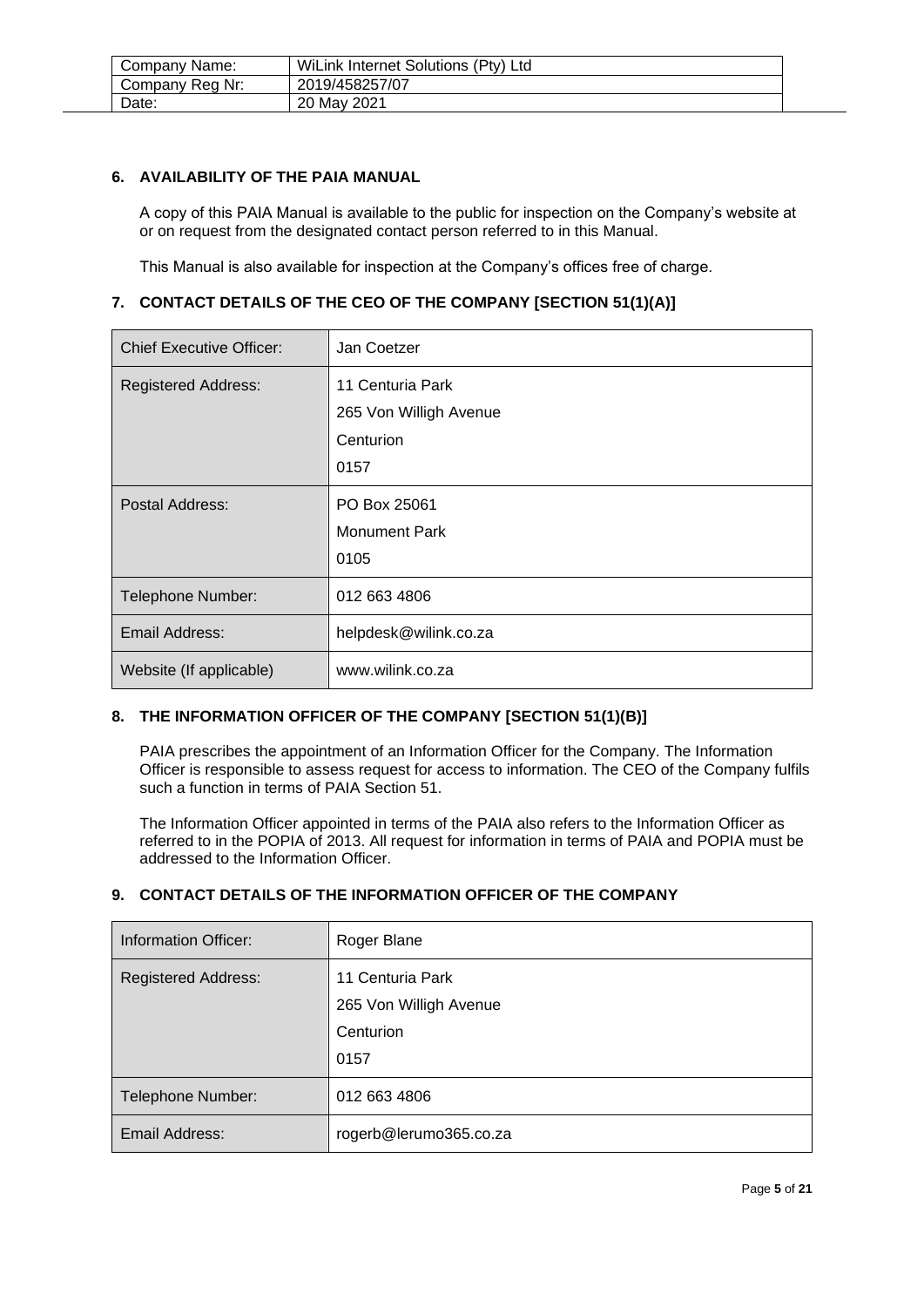| Company Name:   | WiLink Internet Solutions (Pty) Ltd |  |
|-----------------|-------------------------------------|--|
| Company Reg Nr: | 2019/458257/07                      |  |
| Date:           | 20 May 2021                         |  |

# <span id="page-5-0"></span>**10. GUIDE OF SA HUMAN RIGHTS COMMISSION [SECTION 51(1) (B)]**

PAIA grants a requester access to records of the Company, if the record is required for the exercise or protection of any rights. If a public body lodges a request, the public body must be acting in the public interest.

Requests in terms of PAIA must be made in accordance with the prescribed procedures and at the rates provided. The forms and tariff are dealt with in paragraphs 6 and 7 of PAIA.

A Guide has been compiled in terms of Section 10 of PAIA by the Human Rights Commission. It contains information to assist a person wishing to exercise a constitutional right, in terms of PAIA. The Guide is available from the SAHRC as follows:

The South African Human Rights Commission: PAIA Unit

| Physical Address: 29 Princess of Wales Terrace |
|------------------------------------------------|
| corner York and St. Andrews Streets            |
| Parktown                                       |

Postal address: Private Bag 2700 Houghton 2041

| Telephone number: +27 (11) 877 3600 |                   |
|-------------------------------------|-------------------|
| Fax number:                         | +27 (11) 403 0625 |
| E-mail:                             | PAIA@sahrc.org.za |

## <span id="page-5-1"></span>**11. CATEGORIES OF RECORDS AVAILABLE ONLY ON REQUEST TO ACCESS IN TERMS OF PAIA [SECTION 51(1) (E)]**

#### **Records held by the Company.**

"Employee" or "Personnel" refers to any person who works for, or provides services to, or on behalf of the Company. This includes, directors, all permanent, temporary, and part-time staff, as well as contract workers.

This section serves as a reference to the categories of information that the Company holds. The information is classified and grouped according to records relating to the following subjects and categories:

| <b>Subject</b>               | Category                                                                                                                                                                                                                         |
|------------------------------|----------------------------------------------------------------------------------------------------------------------------------------------------------------------------------------------------------------------------------|
| <b>Companies Act Records</b> | Company Incorporation<br>Names of Directors<br>$\bullet$<br>Minutes of Board Meetings<br>$\bullet$<br>Records relating to the appointment of directors / auditor /<br>$\bullet$<br>secretary / public officer and other officers |
| <b>Financial Records</b>     | <b>Financial Statements</b>                                                                                                                                                                                                      |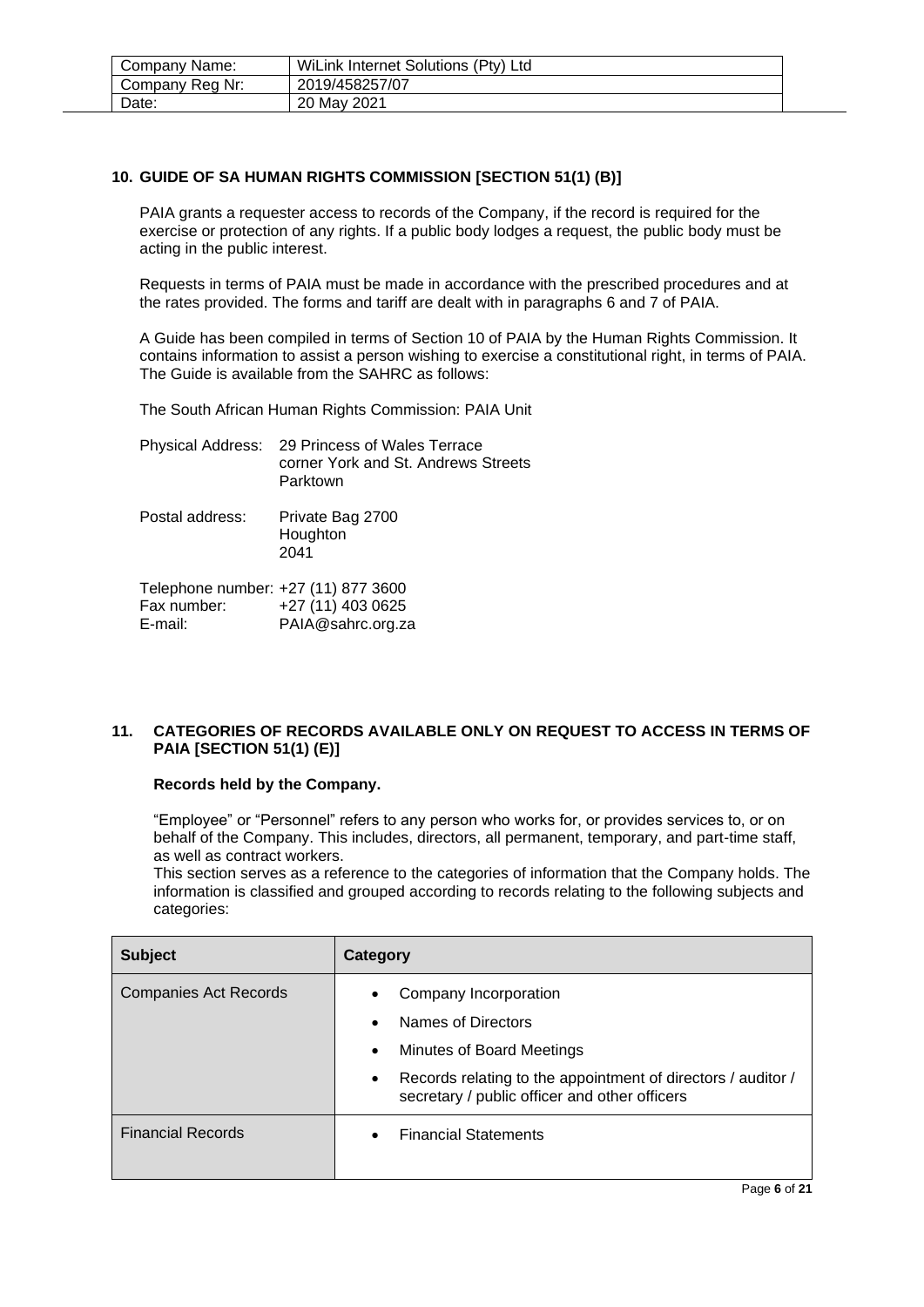| Company Name:   | WiLink Internet Solutions (Pty) Ltd |
|-----------------|-------------------------------------|
| Company Reg Nr: | 2019/458257/07                      |
| Date:           | 20 May 2021                         |

|                                    | Documents relating to taxation of the company<br><b>Accounting Records</b>                                                                                                                                                                                                                                      |
|------------------------------------|-----------------------------------------------------------------------------------------------------------------------------------------------------------------------------------------------------------------------------------------------------------------------------------------------------------------|
|                                    | Financial Agreements.                                                                                                                                                                                                                                                                                           |
| Personnel Documents and<br>Records | List of Employees<br>٠<br>Personal Information of Employees<br>٠<br><b>Employee Contracts of Employment</b><br>Salaries of Employees<br>Leave Records                                                                                                                                                           |
| <b>Procurement Records</b>         | Standard Terms and Conditions for supply of services and<br>٠<br>products.<br>Contractor, client, and supplier agreements.<br>٠<br>Lists of suppliers, products, services, and distribution.<br>٠<br>Policies and Procedures.                                                                                   |
| <b>Sales Records</b>               | Customer details.<br>٠<br>Credit application information.<br>٠<br>Information and records provided by a third-party.<br>٠                                                                                                                                                                                       |
| <b>Marketing Records</b>           | Advertising and promotional material<br>٠<br><b>Proposal Documents</b><br>٠<br>New Business Development<br><b>Brand Information Management</b><br>٠<br><b>Marketing Strategies</b><br>٠<br><b>Communication Strategies</b><br>Agreements<br><b>Client Relationship Programmes</b><br><b>Marketing Brochures</b> |
| <b>Risk Management and Audit</b>   | Audit reports.<br>Risk management frameworks.<br>Risk management plans.                                                                                                                                                                                                                                         |
| Safety, Health and<br>Environment  | Complete Safety, Health and Environment Risk<br>٠<br>Assessment.<br>Environmental Managements Plans.<br>Inquiries, inspections, examinations by environmental<br>authorities.                                                                                                                                   |
| Information Technology             | Computer / mobile device usage policy documentation.                                                                                                                                                                                                                                                            |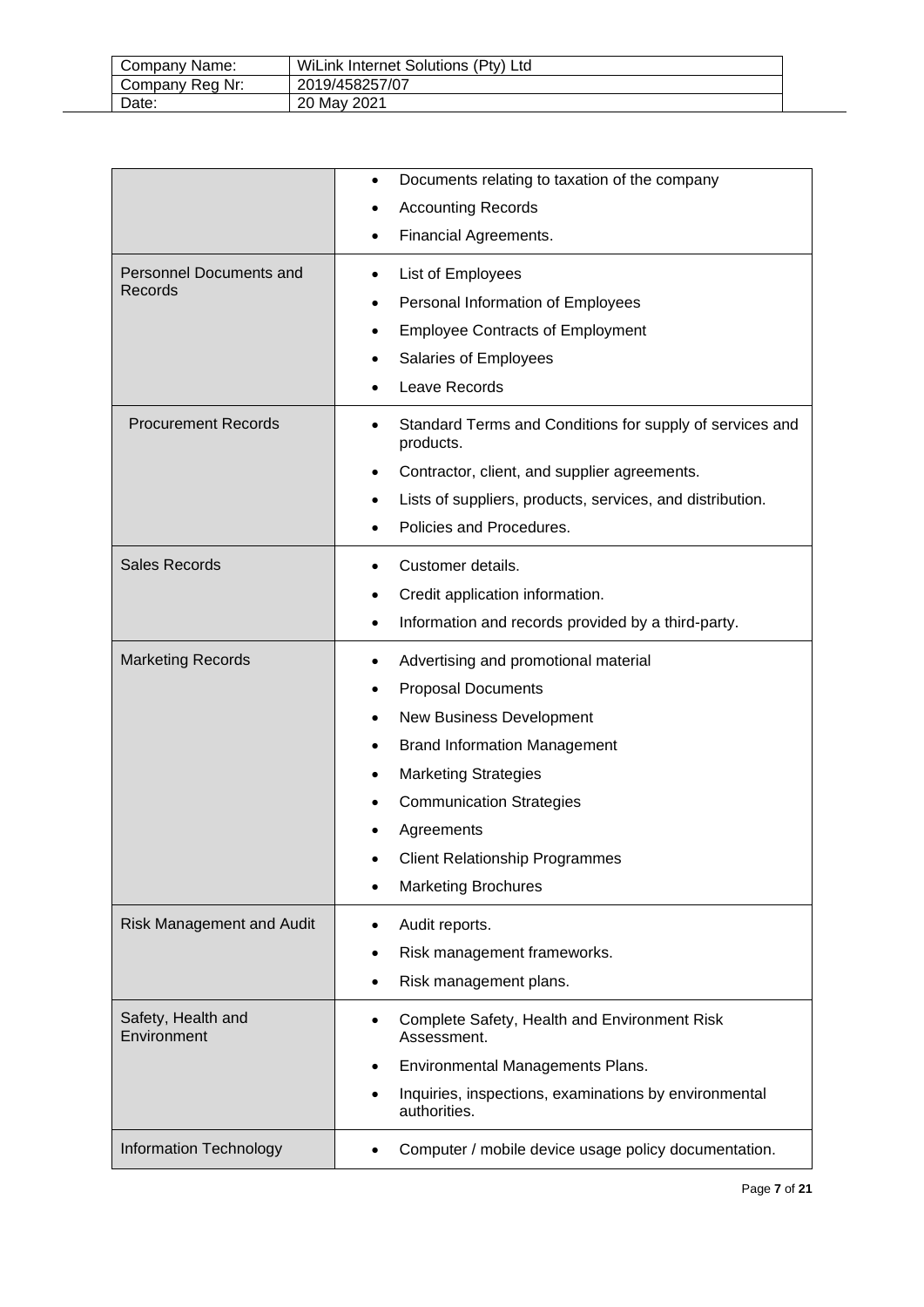| Company Name:   | WiLink Internet Solutions (Pty) Ltd |
|-----------------|-------------------------------------|
| Company Reg Nr: | 2019/458257/07                      |
| Date:           | 20 May 2021                         |

|          | Disaster recovery plans.                                 |
|----------|----------------------------------------------------------|
|          | Hardware asset registers.                                |
|          | Information security policies/standards/procedures.<br>٠ |
|          | Information technology systems and user manuals.         |
|          | Information usage policy documentation.<br>٠             |
|          | Project implementation plans.                            |
|          | Software licensing.                                      |
|          | System documentation and manuals.                        |
| Training | <b>Training Materials</b>                                |
|          | <b>Training Records and Statistics</b>                   |
|          |                                                          |
|          | <b>Training Agreements</b>                               |

Note that the accessibility of the records may be subject to the grounds of refusal set out in this PAIA manual.

Records deemed confidential on the part of a third-party, will necessitate permission from the third - party concerned, in addition to normal requirements, before the Company will consider access.

## <span id="page-7-0"></span>**12. RECORDS FREELY AVAILABLE TO THE PUBLIC**

The categories of records that are available without a person having to request access in terms of the Act are:

- Certain marketing information, adverts, and brochures
- Certain product information
- External media releases
- Public company records

Other non-confidential records, such as statutory records maintained at CIPC, may also be accessed without the need to submit a formal application, however, please note that an appointment to view such records will still have to be made with the Information Officer.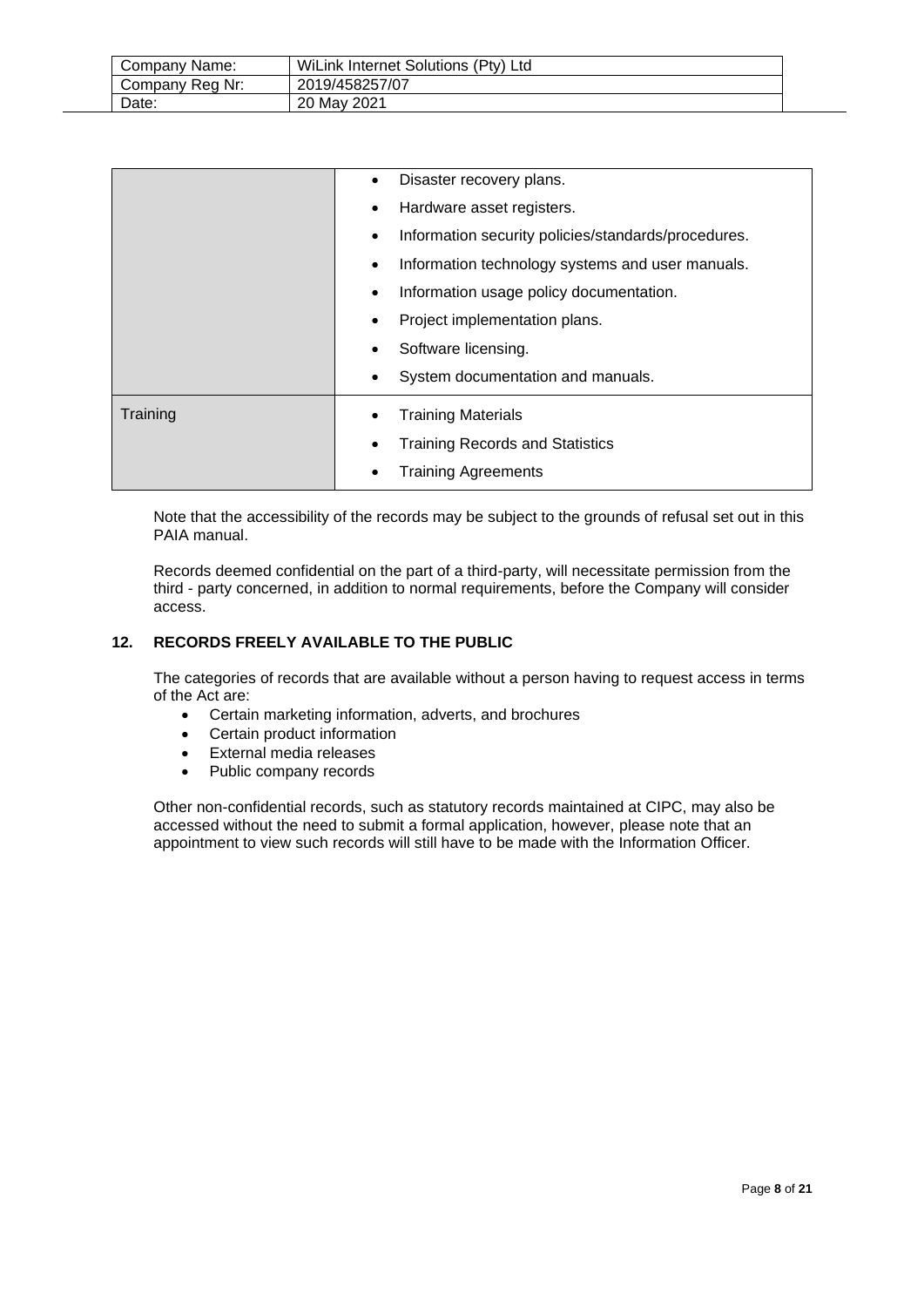| Company Name:   | WiLink Internet Solutions (Pty) Ltd |
|-----------------|-------------------------------------|
| Company Reg Nr: | 2019/458257/07                      |
| Date:           | 20 May 2021                         |

#### <span id="page-8-0"></span>**13. DESCRIPTION OF THE RECORDS WHICH ARE AVAILABLE IN ACCORDANCE WITH ANY OTHER LEGISLATION [SECTION 51(1) (D)]**

Where applicable to its operations, the Company also retains records and documents in terms of the legislation below.

Unless disclosure is prohibited in terms of legislation or otherwise, records that are required to be made available in terms of these Acts shall be made available for inspection. A request to access must be done in accordance with the prescriptions of PAIA.

- Auditing Professions Act, No 26 of 2005.
- Basic Conditions of Employment Act, No 75 of 1997.
- Broad- Based Black Economic Empowerment Act, No 75 of 1997.
- Business Act, No 71 of 1991.
- Companies Act, No 71 of 2008.
- Compensation for Occupational Injuries & Diseases Act, 130 of 1993.
- Competition Act, No.71 of 2008.
- Constitution of the Republic of South Africa 2008.
- Copyright Act, No 98 of 1978.
- Customs & Excise Act, 91 of 1964.
- Electronic Communications Act, No 36 of 2005.
- Electronic Communications and Transactions Act, No 25 of 2002.
- Employment Equity Act, No 55 of 1998.
- Financial Intelligence Centre Act, No 38 of 2001.
- Identification Act, No. 68 of 1997.
- Income Tax Act, No 58 of 1962.
- Intellectual Property Laws Amendment Act, No 38 of 1997.
- Labour Relations Act, No 66 of 1995.
- Long Term Insurance Act, No 52 of 1998.
- Occupational Health & Safety Act, No 85 of 1993.
- Pension Funds Act, No 24 of 1956.
- Prescription Act, No 68 of 1969.
- Prevention of Organised Crime Act, No 121 of 1998.
- Promotion of Access to Information Act, No 2 of 2000.
- Protection of Personal Information Act, No. 4 of 2013.
- Regulation of Interception of Communications and Provision of Communication-Related Information Act 70 of 2002.
- Revenue laws Second Amendment Act. No 61 of 2008.
- Skills Development Levies Act No. 9 of 1999.
- Short-term Insurance Act No. 53 of 1998.
- Trust Property Control Act 57 of 1988.
- Unemployment Insurance Contributions Act 4 of 2002.
- Unemployment Insurance Act No. 30 of 1966.
- Value Added Tax Act 89 of 1991.

Although we have used our best endeavours to supply a list of applicable legislation, it is possible that this list may be incomplete.

It is further recorded that the accessibility of documents and records may be subject to the grounds of refusal set out in this PAIA Manual.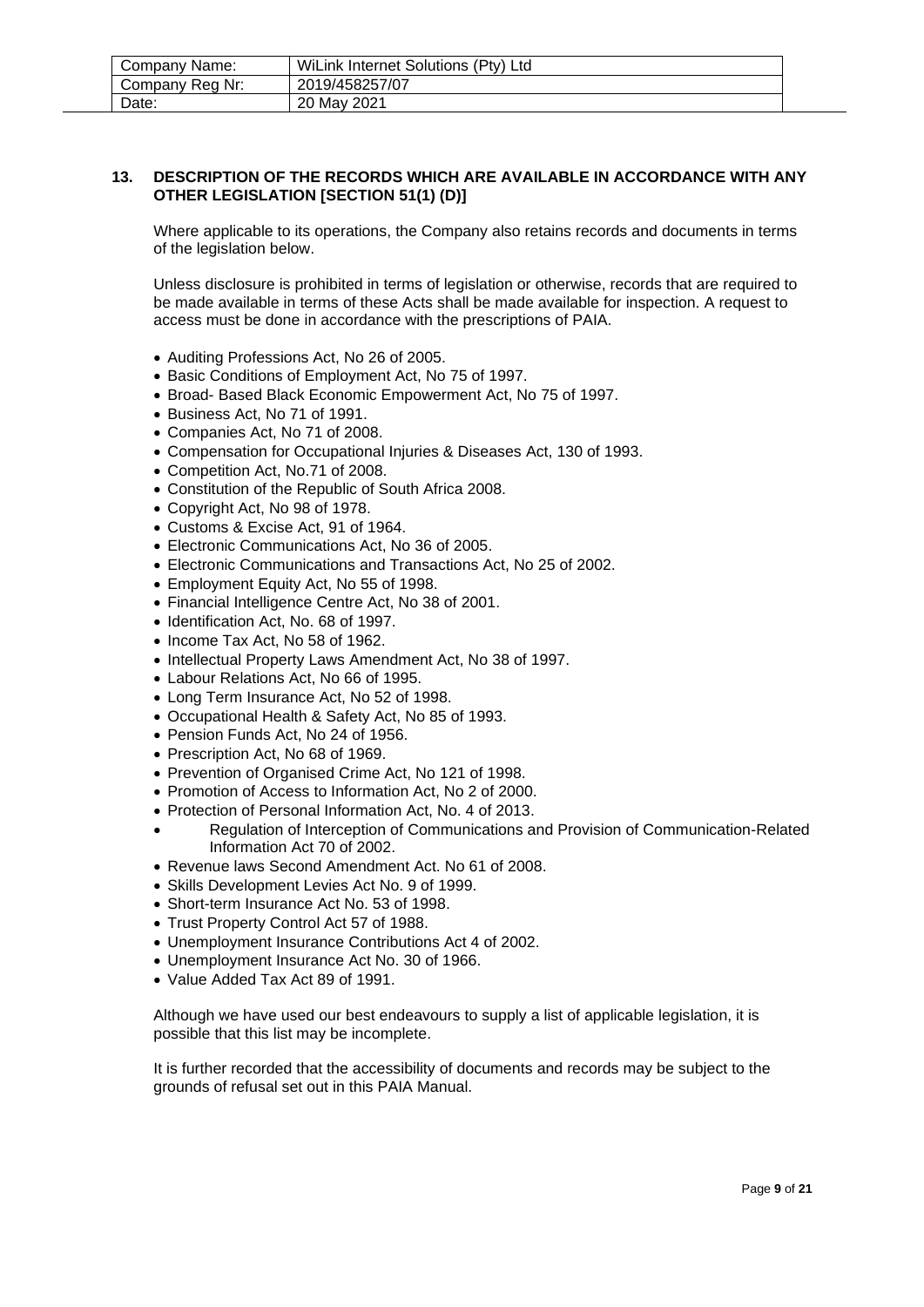| Company Name:   | WiLink Internet Solutions (Pty) Ltd |
|-----------------|-------------------------------------|
| Company Reg Nr: | 2019/458257/07                      |
| Date:           | 20 May 2021                         |

# <span id="page-9-0"></span>**14. REQUEST FOR ACCESS TO A RECORD [SECTION 51(1) (E)]**

Please note that the successful completion and submission of an access request form does not automatically allow the requester access to the requested record. An application for access to a record is subject to certain limitations if the requested record falls within certain categories as specified in PAIA. If it is suspected that the requester has obtained access to records through the submission of materially false or misleading information, legal proceedings may be instituted against the requester.

#### **Completion of the Access Request Form**

To facilitate a timely response to requests for access, all requesters should take note of the following when completing the Access Request Form:

- An Access Request Form must be completed. This form must be in the prescribed format as defined in Form C of Annexure B as identified in Government Notice Number 187, Regulation 6. A copy of the request form is attached.
- Proof of identity is required to authenticate the identity of the requester. Therefore, in addition to the access form, requestors will be required to supply a copy of their identification document.
- Type or print in BLOCK LETTERS an answer to every question.
- If a question does not apply, state "N/A" in response to that question.
- If there is insufficient space on a printed form, additional information may be provided on an additional attached page.

Please note:

- In terms of the Act, the requester is required to provide sufficient detail on the request form to enable the Company to identify the record and the requester. The requester should also indicate the format access is required in.
- The requester must identify the right that is sought to be exercised or to be protected and provide an explanation of why the requested record is required for the exercise or protection of that right.
- If a request is made on behalf of another person, the requester must submit proof of the capacity in which the requester is making the request to the satisfaction of the Company.
- An application for access to information can be refused if the application does not comply with the procedural requirements of PAIA.
- The successful completion and submission of an access request form does not automatically allow the requestor access to the requested record.
- If the request is for access to a record that contains information about a third-party, the Company is obliged to contact the third-party to inform them of the request and to give them an opportunity to respond. If the third party furnishes reasons for the support or denial of access, the Company will consider these reasons in determining whether access may be granted.

#### **Submission of the Access Request Form**

- The completed Access Request Form together with a copy of the identity document must be submitted either via the mail or email and must be addressed to the contact person as indicated above.
- An initial request fee of R50.00 is payable on submission.
- This fee is not applicable to Personal Requesters, referring to any person seeking access to records that contain their personal information.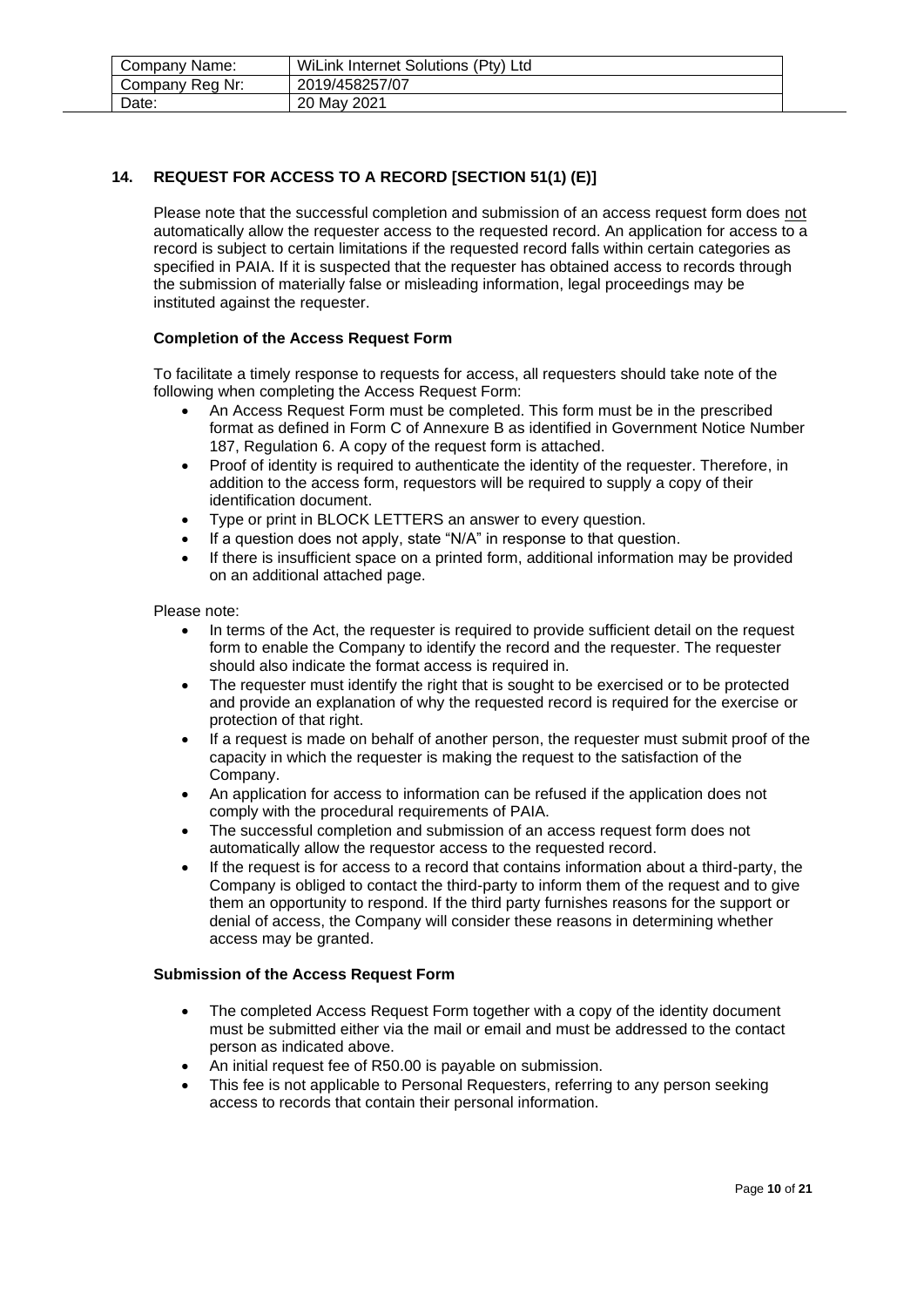| Company Name:   | WiLink Internet Solutions (Pty) Ltd |
|-----------------|-------------------------------------|
| Company Reg Nr: | 2019/458257/07                      |
| Date:           | 20 May 2021                         |

#### **Payment of Fees**

- Payment details can be obtained from the contact person as indicated above and can be made by EFT (no credit card payments are accepted). Proof of payment must be supplied.
- The access fee must be paid prior to access being given to the requested record.
- If the request for access is successful an access fee may be required for the search. reproduction or preparation of the records and will be calculated based on the Prescribed Fees.
- If a deposit has been paid in respect of a request for access, which is refused, then the information officer concerned must repay the deposit to the requester.

#### **Notification**

- The Company will, within 30 days of receipt of the request, decide whether to grant or decline the request and give notice with reasons (if required) to that effect.
- The 30-day period within which the Company must decide whether to grant or refuse the request, may be extended for a further period of not more than thirty days, if the request is for a large volume of information. Or the request requires a search for information held at another office of the Company and the information cannot reasonably be obtained within the original 30-day period. The Company will notify the requester in writing should an extension be sought.
- The Company will notify the requester in writing should an extension be sought.

#### **Grounds for Refusal of Access to Records**

The main grounds for refusal of a request for information are:

- Mandatory protection of the privacy of a third-party who is a natural person, who would involve the unreasonable disclosure of personal information of that natural person.
- Mandatory protection of the commercial information of a third-party if the record contains:
	- o Trade secrets of that party.
	- o Financial, commercial, scientific, or technical information which disclosure could likely cause harm to the financial or commercial interests of that party.
	- o Information disclosed in confidence by a third-party to the Company if the disclosure could put that third party to a disadvantage in negotiations or commercial competition.
- Mandatory protection of confidential information of third-parties if it is protected in terms of any agreement.
- Mandatory protection of the safety of individuals and the protection of property.
- Mandatory protection of records which could be regarded as privileged in legal proceedings.
- The commercial activities of the Company which may include:
	- o Trade secrets of the Company.
	- o Financial, commercial, scientific, or technical information which disclosure could likely cause harm to the financial or commercial interests of the Company.

Note that the requester may lodge an application with the court against the Company's rejection of an application. For details on the procedure, please refer to Chapter 2 of Part 4 of the Act.

If the request of access is granted, the requester will be able to gain access to the requested records as soon as is reasonably possible but only after the access fees have been paid.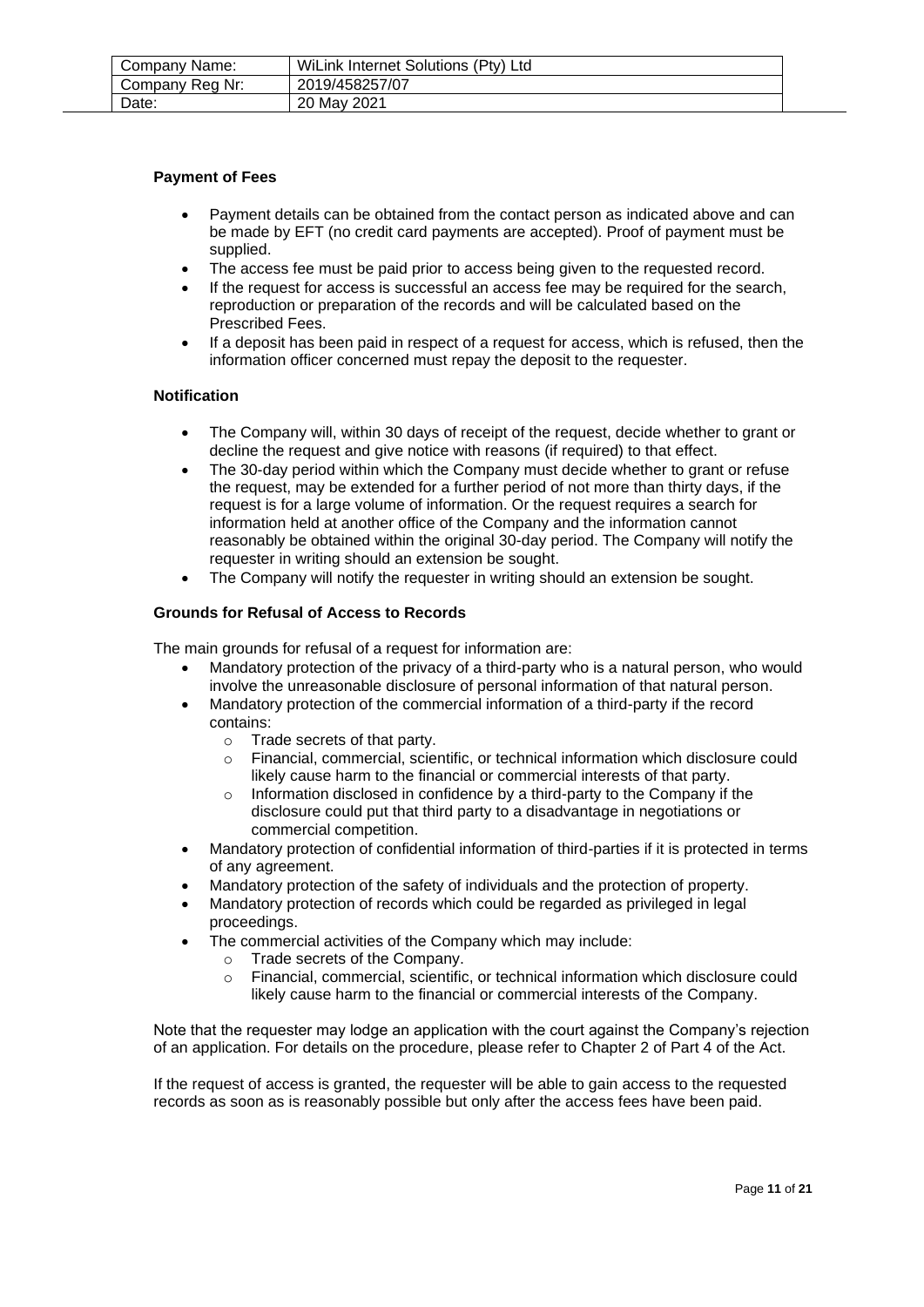| Company Name:   | WiLink Internet Solutions (Pty) Ltd |
|-----------------|-------------------------------------|
| Company Reg Nr: | 2019/458257/07                      |
| Date:           | 20 May 2021                         |

#### **Fees**

A requester who seeks access to a record containing personal information about that requester is not required to pay the request fee. Every other requester, who is not a personal requester, must pay the required request fee.

If the request is granted then further fees are payable for the search, reproduction, preparation and for any time that has exceeded the prescribed hours to search and prepare the record for disclosure.

#### **Schedule of Fees**

The fee for a copy of the manual as contemplated in Regulation  $9(2)(c)$  is R1,10 for every photocopy of an A4-size page or part thereof.

The fees for reproduction referred to in Regulation 11(1) are as follows:

|              |                                                             | R <sub>1</sub> ,10                                                                                                                                                                                                                             |
|--------------|-------------------------------------------------------------|------------------------------------------------------------------------------------------------------------------------------------------------------------------------------------------------------------------------------------------------|
|              |                                                             |                                                                                                                                                                                                                                                |
|              |                                                             | R <sub>0.75</sub>                                                                                                                                                                                                                              |
|              |                                                             | R70,00                                                                                                                                                                                                                                         |
| $\mathbf{I}$ | For a transcription of visual images, for an A4-size page   |                                                                                                                                                                                                                                                |
|              | or part thereof                                             | R40,00                                                                                                                                                                                                                                         |
| (ii)         | For a copy of visual images                                 | R60,00                                                                                                                                                                                                                                         |
| (i)          | For a transcription of an audio record, for an A4-size page |                                                                                                                                                                                                                                                |
|              | or part thereof                                             | R20,00                                                                                                                                                                                                                                         |
| (ii)         | For a copy of an audio record                               | R30,00                                                                                                                                                                                                                                         |
|              |                                                             | For every photocopy of an A4-size page or part thereof<br>For every printed copy of an A4-size page or part thereof held on a<br>computer or in electronic or machine- readable form<br>For a copy in a computer-readable form on compact disc |

The request fee payable by a requester, other than a personal requester, referred to in Regulation 11(2) is R50,00.

The access fees payable by a requester referred to in Regulation 11(3) are as follows:

|              |                                                             | R <sub>1</sub> ,10                                                                                                                                                                                                                             |
|--------------|-------------------------------------------------------------|------------------------------------------------------------------------------------------------------------------------------------------------------------------------------------------------------------------------------------------------|
|              |                                                             |                                                                                                                                                                                                                                                |
|              |                                                             | R <sub>0</sub> ,75                                                                                                                                                                                                                             |
|              |                                                             | R70,00                                                                                                                                                                                                                                         |
| $\mathbf{I}$ | For a transcription of visual images, for an A4-size        | R40,00                                                                                                                                                                                                                                         |
| (ii)         | For a copy of visual images                                 | R60,00                                                                                                                                                                                                                                         |
| (i)          | For a transcription of an audio record, for an A4-size page |                                                                                                                                                                                                                                                |
|              | or part thereof                                             | R <sub>20</sub> ,00                                                                                                                                                                                                                            |
| (ii)         | For a copy of an audio record                               | R30,00                                                                                                                                                                                                                                         |
|              |                                                             | For every photocopy of an A4-size page or part thereof<br>For every printed copy of an A4-size page or part thereof held on<br>a computer or in electronic or machine- readable form<br>For a copy in a computer-readable form on compact disc |

To search for and prepare the record for disclosure, R30,00 for each hour or part of an hour reasonably required for such search and preparation.

The actual postage is payable when a copy of a record must be posted to a requester.

All fees are subject to change as allowed for in PAIA and consequently such escalations may not always be immediately available at the time of the request being made. Requesters shall be informed of any changes in the fees prior to making a payment.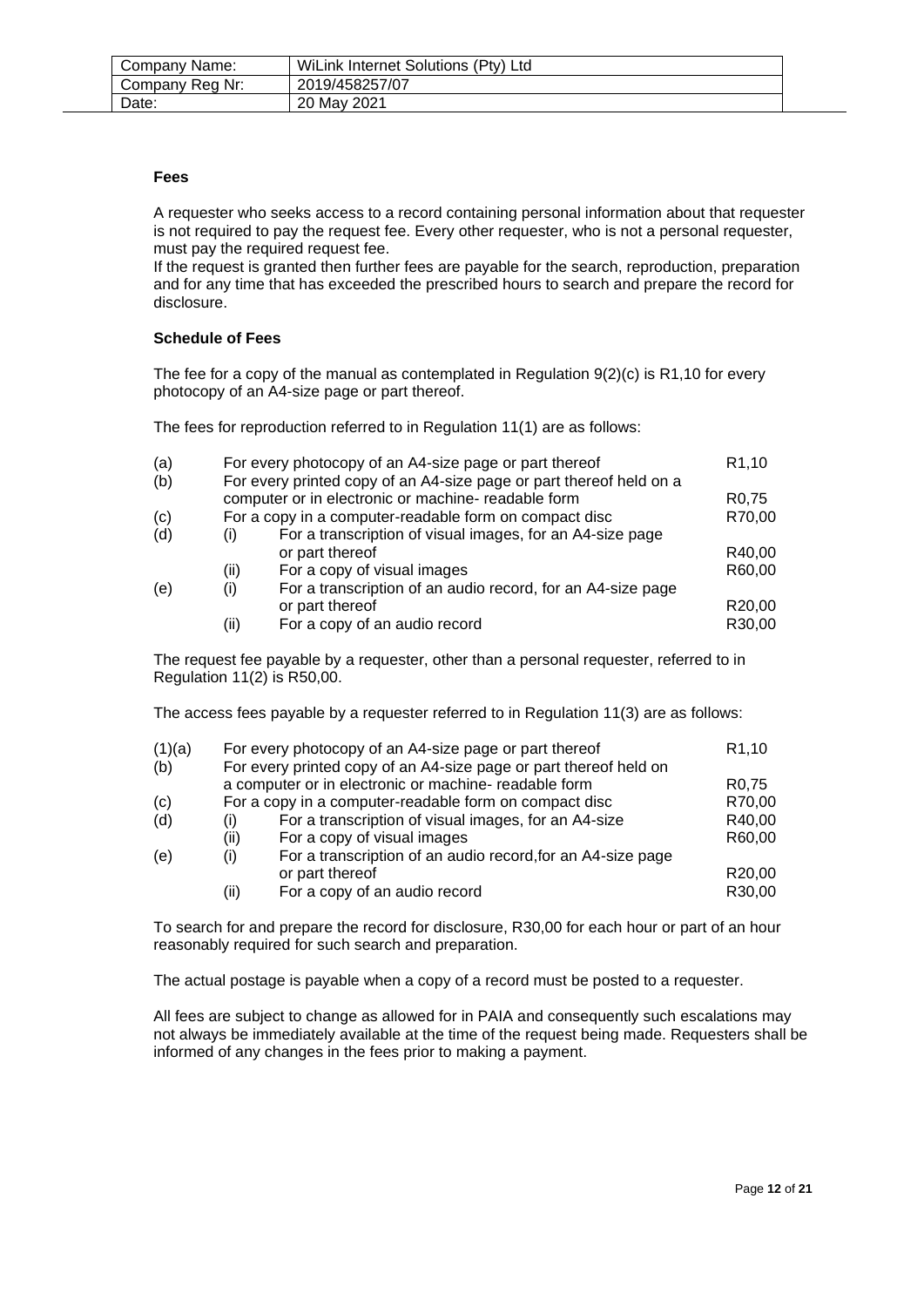| Company Name:   | WiLink Internet Solutions (Pty) Ltd |
|-----------------|-------------------------------------|
| Company Reg Nr: | 2019/458257/07                      |
| Date:           | 20 May 2021                         |

#### <span id="page-12-0"></span>**15. REMEDIES AVAILABLE WHEN THE COMPANY REFUSES A REQUEST**

#### **Internal Remedies**

The Company does not have internal appeal procedures. The decision made by the Information Officer is final. Requesters will have to exercise such external remedies at their disposal if the request for information is refused, and the requestor is not satisfied with the answer supplied by the Information Officer.

#### **External Remedies**

A requestor that is dissatisfied with the Information Officer's refusal to disclose information, may within 30 days of notification of the decision, may apply to a Court for relief.

A third-party dissatisfied with the Information Officer's decision to grant a request for information, may within 30 days of notification of the decision, apply to a Court for relief.

For purposes of PAIA, the Courts that have jurisdiction over these applications are the Constitutional Court, the High Court or another court of similar status and a Magistrate's Court.

#### <span id="page-12-1"></span>**16. UPDATING OF THE PAIA MANUAL**

The Company will update this PAIA Manual at such intervals as may be deemed necessary.

#### <span id="page-12-2"></span>**17. RIGHTS RESERVED BY THE COMPANY**

The Company reserves the right to monitor, audit, screen, and preserve Company information as the Company deems necessary, to maintain compliance with these Policies and all relevant provisions of PAIA. Any distribution, unauthorised use, or benefit from Company information by an employee or user, in contravention of these Policies may result in disciplinary action being taken by the Company. The use of any system in such a way that breaches any of the provisions of these Policies, will be reported to the Information Officer at the Company, which may lead to further disciplinary action being taken.

#### <span id="page-12-3"></span>**18. ENFORCEMENT AND POTENTIAL DISCIPLINARY ACTIONS**

Any violation of these Policies may result in disciplinary action being taken against the employee or user in question. Such disciplinary action will be taken in accordance with the Company's disciplinary code and may include the termination of employment for employees of the Company, or cancellation of contractual relations in the case of other users, such as contractors or consultants.

# <span id="page-12-4"></span>**19. POLICY AWARENESS AND UPDATE**

#### **Training and awareness**:

The requirement for these Policies will be explained in detail in the Company's induction program, in the case of employees of the Company. Further training regarding these Policies will be offered from time to time by the Company. The Company will specifically make users who are not employees of the Company aware of these Policies.

#### **Dissemination**:

These Policies will be made available on the Company's website, intranet, or notice boards.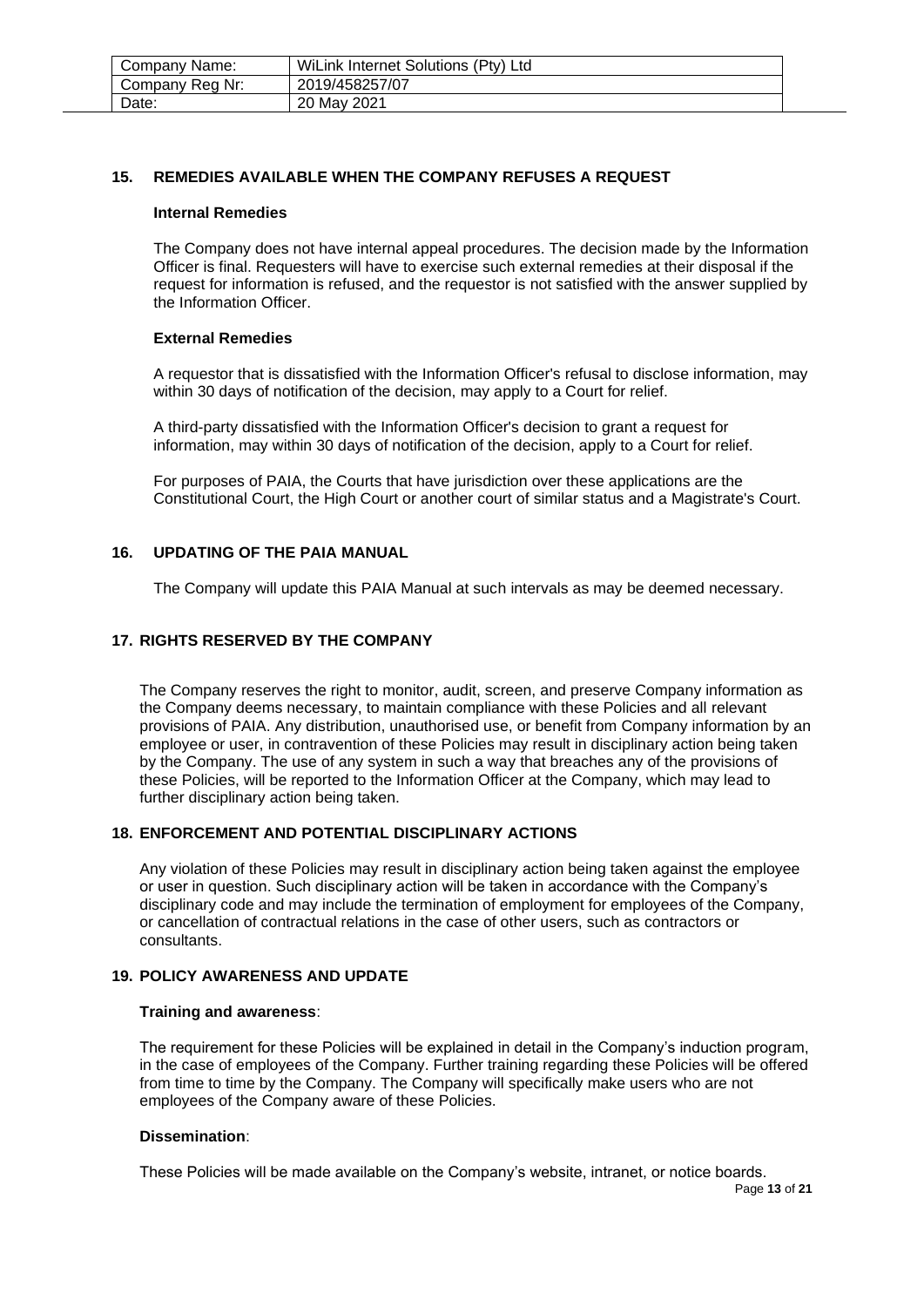| Company Name: |                 | WiLink Internet Solutions (Pty) Ltd |
|---------------|-----------------|-------------------------------------|
|               | Company Reg Nr: | 2019/458257/07                      |
|               | Date:           | 20 May 2021                         |

# <span id="page-13-0"></span>**20. INTERNAL DOCUMENT APPROVAL**

| <b>Information Officer Name</b> | Signature | Date        |
|---------------------------------|-----------|-------------|
| Roger Blane                     |           | 26 May 2021 |
|                                 |           |             |
|                                 |           |             |

# <span id="page-13-1"></span>**21. DOCUMENT VERSION CONTROL**

| Version | Date        | <b>Summary of Changes</b> |
|---------|-------------|---------------------------|
| 1.0     | 20 May 2021 |                           |
|         |             |                           |
|         |             |                           |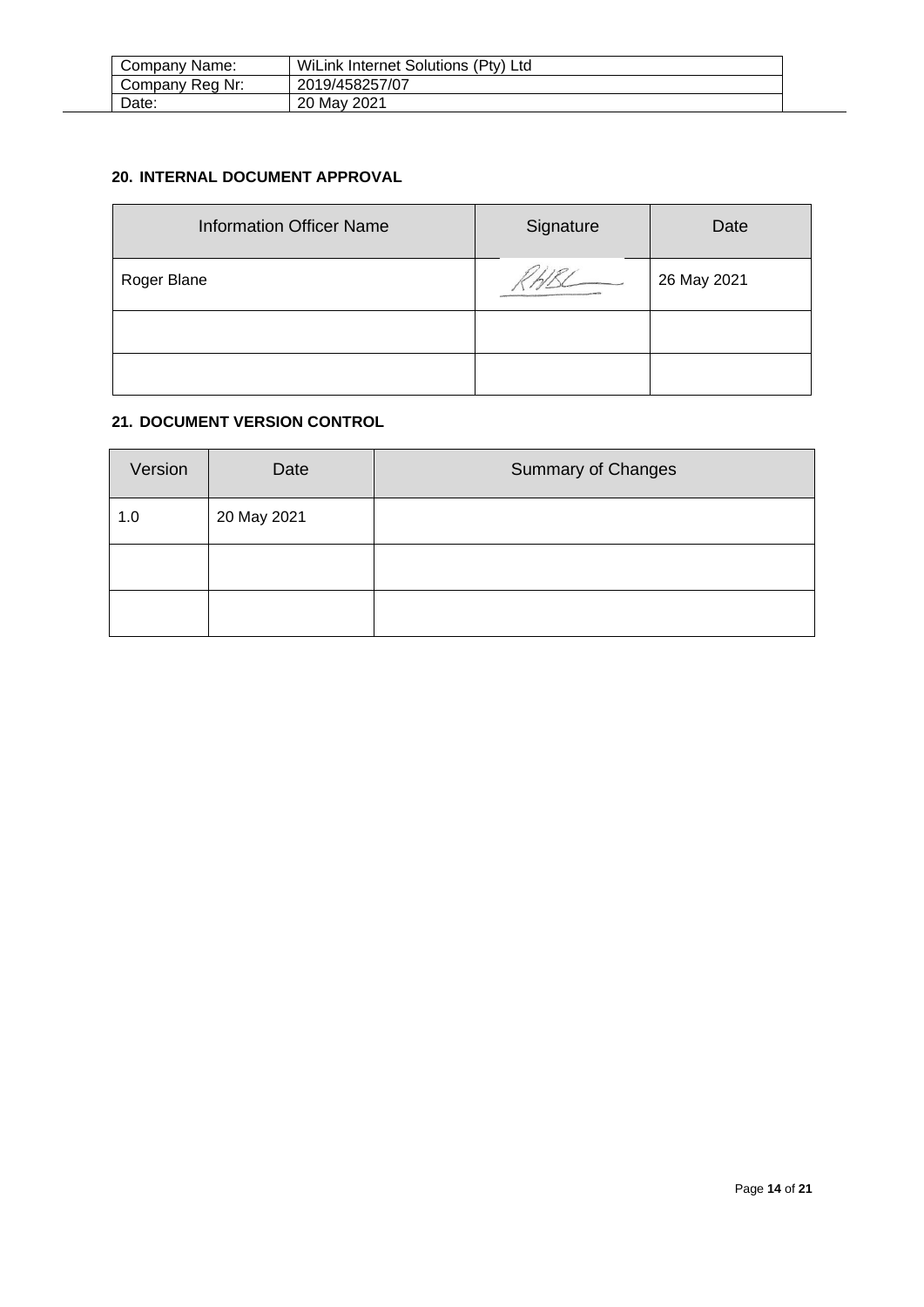| Company Name:   | WiLink Internet Solutions (Pty) Ltd |
|-----------------|-------------------------------------|
| Company Reg Nr: | 2019/458257/07                      |
| Date:           | 20 May 2021                         |

#### <span id="page-14-0"></span>**22. PAIA FORMS**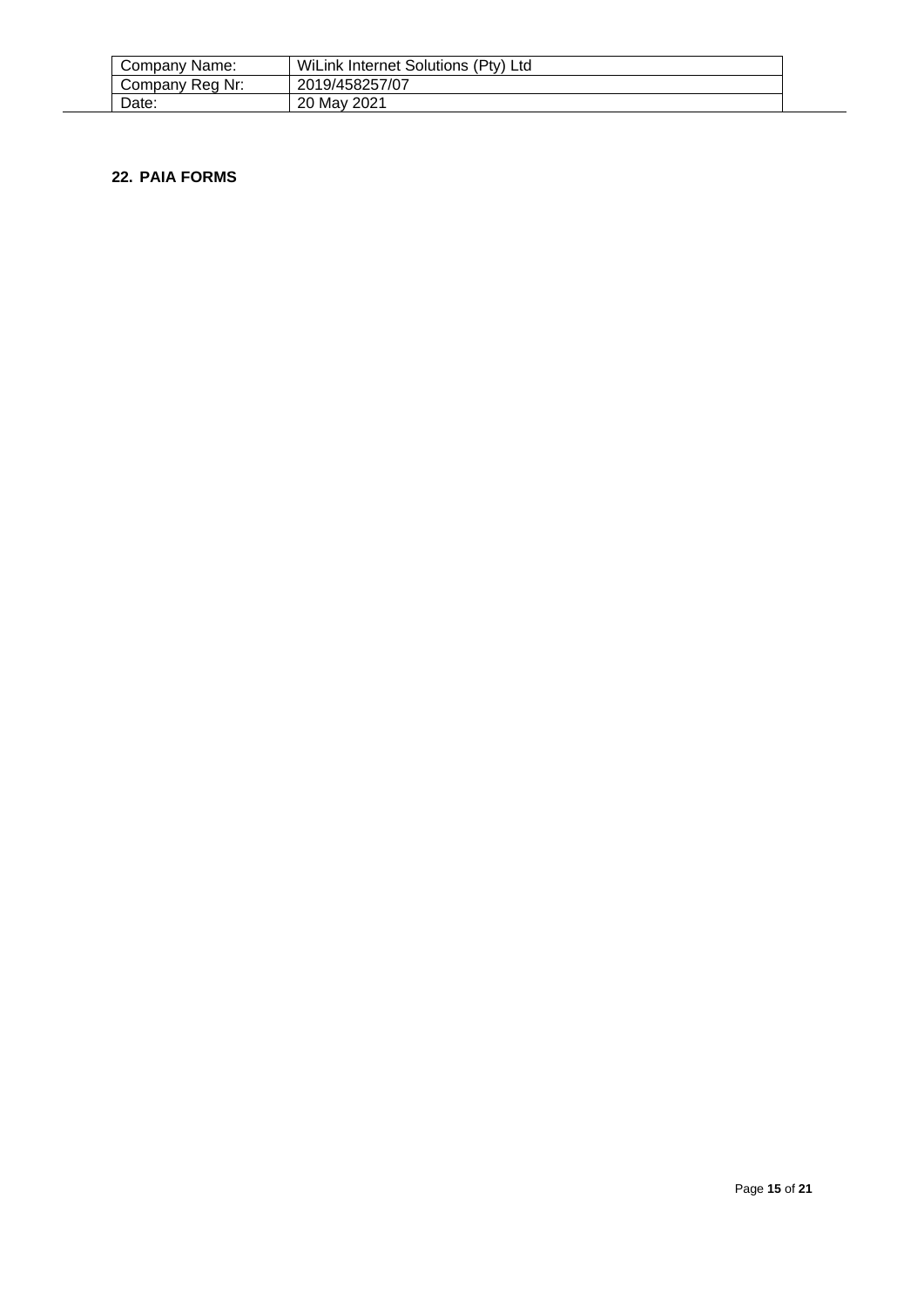| Company Name:   | WiLink Internet Solutions (Pty) Ltd |
|-----------------|-------------------------------------|
| Company Reg Nr: | 2019/458257/07                      |
| Date:           | 20 May 2021                         |



**J752** 

**REPUBLIC OF SOUTH AFRICA** 

#### **FORM C** REQUEST FOR ACCESS TO RECORD OF PRIVATE BODY (Section 53(1) of the Promotion of Access to Information Act, 2000 (Act No. 2 of 2000)) [Regulation 10]

A. Particulars of private body The Head:

#### B. Particulars of person requesting access to the record

(a) The particulars of the person who requests access to the record must be given below. (b) The address and/or fax number in the Republic to which the information is to be sent must be given. (c) Proof of the capacity in which the request is made, if applicable, must be attached.

| Full names and surname:                                                   |  |  |  |  |  |  |  |  |  |  |  |  |
|---------------------------------------------------------------------------|--|--|--|--|--|--|--|--|--|--|--|--|
| Identity number:                                                          |  |  |  |  |  |  |  |  |  |  |  |  |
| Postal address:                                                           |  |  |  |  |  |  |  |  |  |  |  |  |
| Telephone number:                                                         |  |  |  |  |  |  |  |  |  |  |  |  |
| E-mail address:                                                           |  |  |  |  |  |  |  |  |  |  |  |  |
| Capacity in which request is made, when made on behalf of another person: |  |  |  |  |  |  |  |  |  |  |  |  |

#### C. Particulars of person on whose behalf request is made

This section must be completed ONLY if a request for information is made on behalf of another person.

| Full names and surname: |  |  |  |  |  |  |  |
|-------------------------|--|--|--|--|--|--|--|
|                         |  |  |  |  |  |  |  |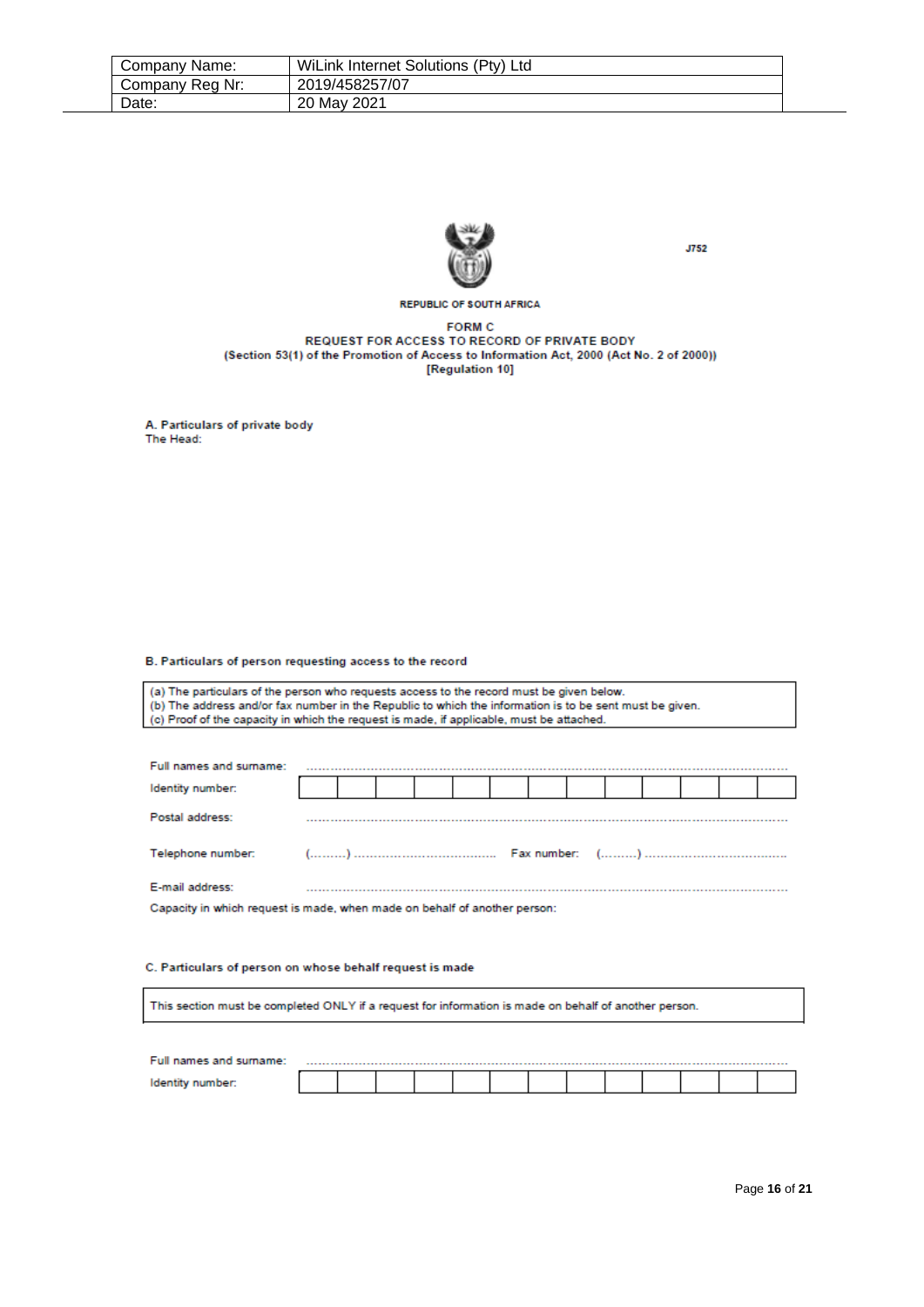| Company Name:   | WiLink Internet Solutions (Pty) Ltd |
|-----------------|-------------------------------------|
| Company Reg Nr: | 2019/458257/07                      |
| Date:           | 20 May 2021                         |

#### FORM C: REQUEST FOR ACCESS TO RECORD OF PRIVATE BODY

| <b>D. Particulars of record</b>                                                                                                                                                                                                                                                                      |
|------------------------------------------------------------------------------------------------------------------------------------------------------------------------------------------------------------------------------------------------------------------------------------------------------|
| Provide full particulars of the record to which access is requested, including the reference number if that is known to<br>(a)<br>you, to enable the record to be located.<br>(b) If the provided space is inadequate, please continue on a separate folio and attach it to this form. The requester |
| must sign all the additional folios.                                                                                                                                                                                                                                                                 |
| 1. Description of record or relevant part of the record:                                                                                                                                                                                                                                             |
|                                                                                                                                                                                                                                                                                                      |
|                                                                                                                                                                                                                                                                                                      |
|                                                                                                                                                                                                                                                                                                      |
|                                                                                                                                                                                                                                                                                                      |
| 2. Reference number, if available:                                                                                                                                                                                                                                                                   |
|                                                                                                                                                                                                                                                                                                      |
|                                                                                                                                                                                                                                                                                                      |
|                                                                                                                                                                                                                                                                                                      |
|                                                                                                                                                                                                                                                                                                      |
| 3. Any further particulars of record:                                                                                                                                                                                                                                                                |
|                                                                                                                                                                                                                                                                                                      |
|                                                                                                                                                                                                                                                                                                      |
|                                                                                                                                                                                                                                                                                                      |
|                                                                                                                                                                                                                                                                                                      |
|                                                                                                                                                                                                                                                                                                      |

#### E. Fees

A request for access to a record, other than a record containing personal information about yourself, will be  $(a)$ processed only after a request fee has been paid.<br>You will be notified of the amount required to be paid as the request fee.  $(b)$ The fee payable for access to a record depends on the form in which access is required and the reasonable time  $(c)$ required to search for and prepare a record.  $(d)$ If you qualify for exemption of the payment of any fee, please state the reason for exemption.

Reason for exemption from payment of fees: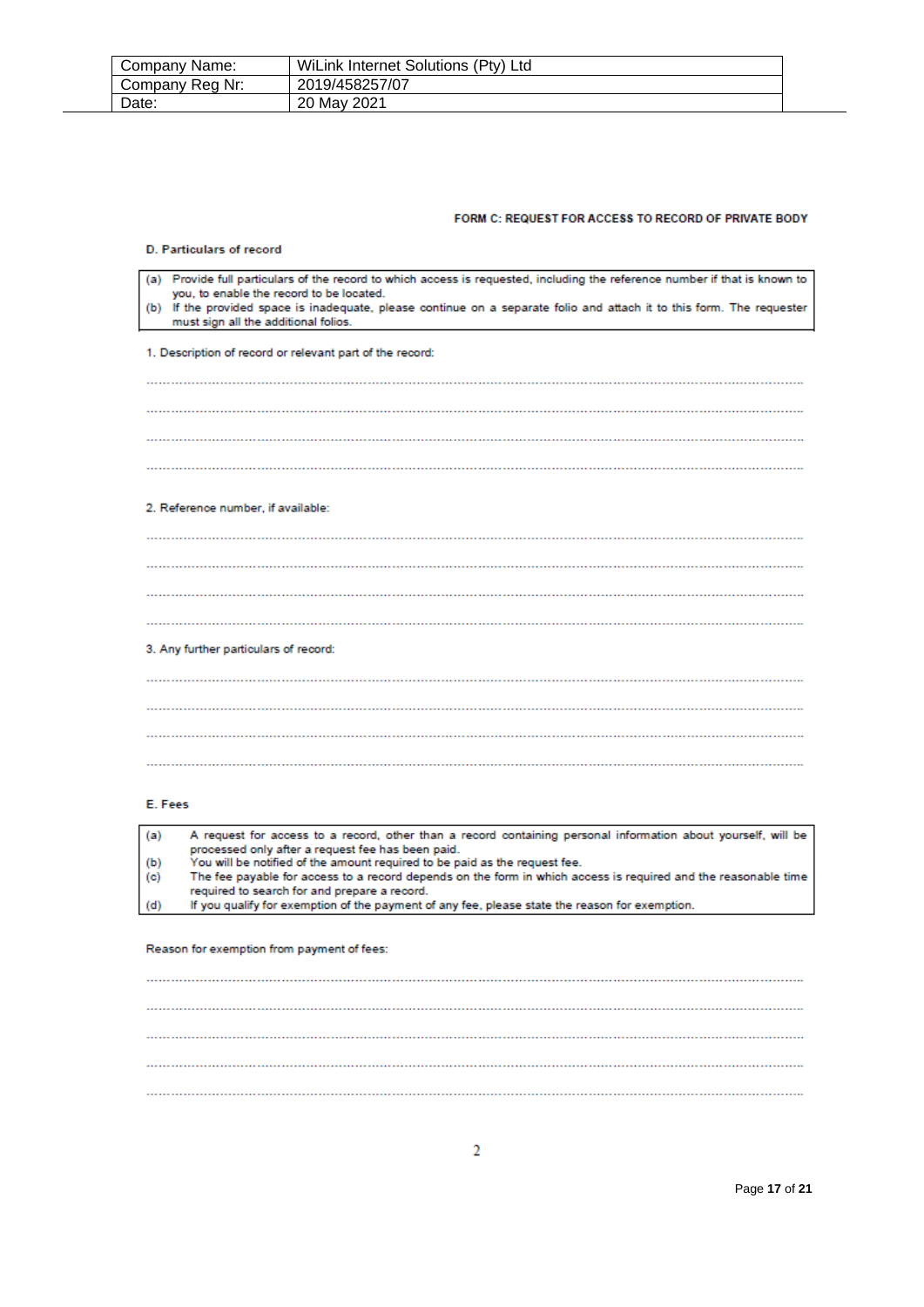| Company Name:   | WiLink Internet Solutions (Pty) Ltd |
|-----------------|-------------------------------------|
| Company Reg Nr: | 2019/458257/07                      |
| Date:           | 20 May 2021                         |

#### FORM C: REQUEST FOR ACCESS TO RECORD OF PRIVATE BODY

#### F. Form of access to record

If you are prevented by a disability to read, view or listen to the record in the form of access provided for in 1 to 4 below, state your disability and indicate in which form the record is required.

| Disability: |  |  |
|-------------|--|--|
|             |  |  |
|             |  |  |

Form in which record is required:

Mark the appropriate box with an X.

NOTES:

(a) Compliance with your request for access in the specified form may depend on the form in which the record is available.

(b) Access in the form requested may be refused in certain circumstances. In such a case you will be informed if access will be granted in another form.

(c) The fee payable for access to the record, if any, will be determined partly by the form in which access is requested.

|                                                                                                                                               | 1. If the record is in written or printed form: |  |                                                                                |                                                                |  |
|-----------------------------------------------------------------------------------------------------------------------------------------------|-------------------------------------------------|--|--------------------------------------------------------------------------------|----------------------------------------------------------------|--|
|                                                                                                                                               | copy of record*                                 |  | inspection of record                                                           |                                                                |  |
| 2. If record consists of visual images -<br>(this includes photographs, slides, video recordings, computer-generated images, sketches, etc.): |                                                 |  |                                                                                |                                                                |  |
|                                                                                                                                               | view the images                                 |  | copy of the images"                                                            | transcription of the<br>images <sup>*</sup>                    |  |
| 3. If record consists of recorded words or information which can be reproduced in sound:                                                      |                                                 |  |                                                                                |                                                                |  |
|                                                                                                                                               | listen to the soundtrack<br>(audio cassette)    |  | transcription of soundtrack*<br>(written or printed document)                  |                                                                |  |
|                                                                                                                                               |                                                 |  | 4. If record is held on computer or in an electronic or machine-readable form: |                                                                |  |
|                                                                                                                                               | printed copy of record"                         |  | printed copy of information<br>derived from the record*                        | copy in computer<br>readable form*<br>(stiffy or compact disc) |  |

| 14 The you requested a copy or transcription of a record (above), do you wish the copy or YES | <b>NO</b> |
|-----------------------------------------------------------------------------------------------|-----------|
| transcription to be posted to you?                                                            |           |
| Postage is payable.                                                                           |           |

#### G. Particulars of right to be exercised or protected

If the provided space is inadequate, please continue on a separate folio and attach it to this form. The requester must sign all the additional folios.

1. Indicate which right is to be exercised or protected:

2. Explain why the record requested is required for the exercise or protection of the aforementioned right: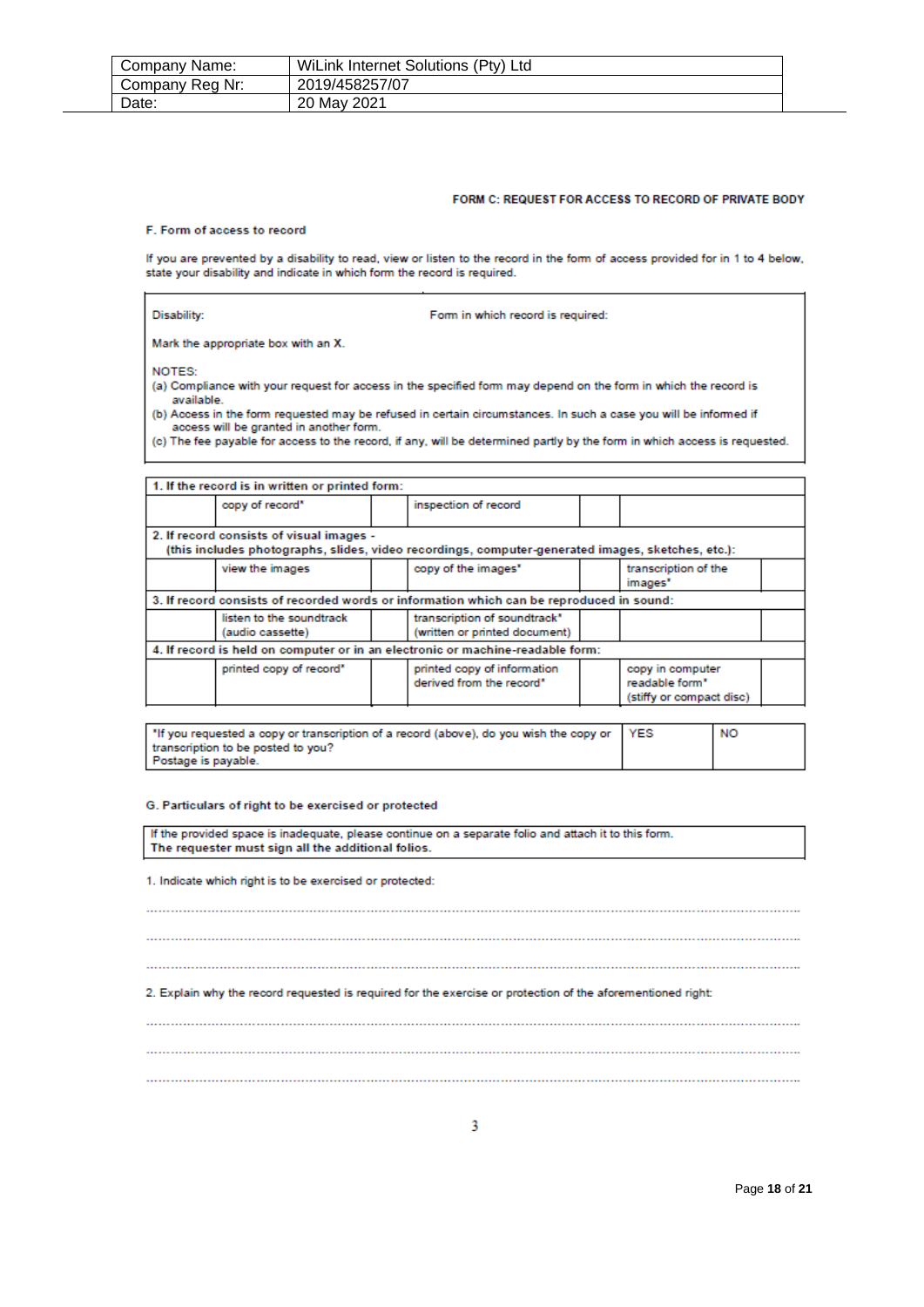| Company Name:   | WiLink Internet Solutions (Pty) Ltd |  |
|-----------------|-------------------------------------|--|
| Company Reg Nr: | 2019/458257/07                      |  |
| Date:           | 20 May 2021                         |  |

#### FORM C: REQUEST FOR ACCESS TO RECORD OF PRIVATE BODY

H. Notice of decision regarding request for access

You will be notified in writing whether your request has been approved / denied. If you wish to be informed in another manner, please specify the manner and provide the necessary particulars to enable compliance with your request.

How would you prefer to be informed of the decision regarding your request for access to the record?

PERSON ON WHOSE BEHALF REQUEST IS MADE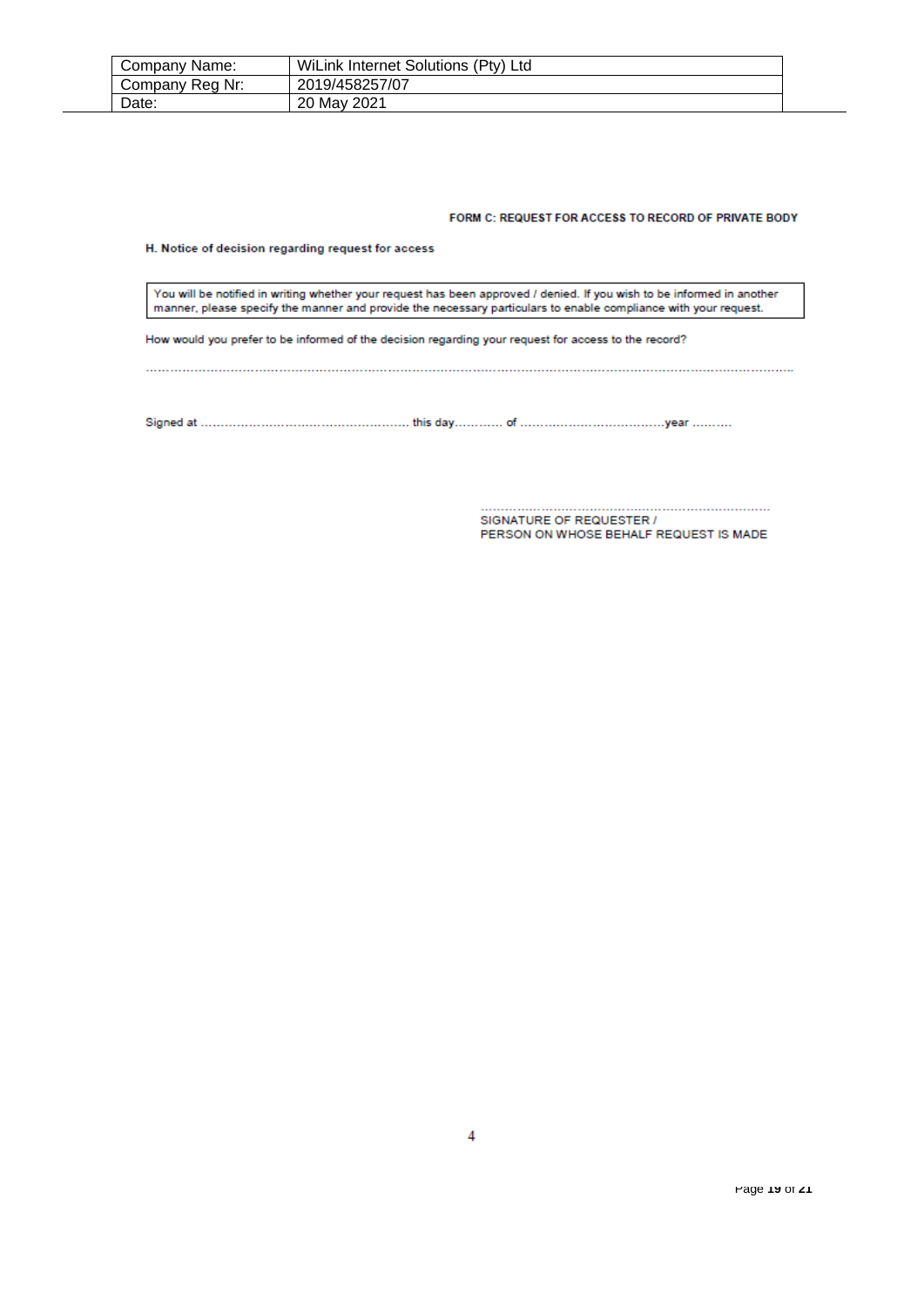| Company Name:   | WiLink Internet Solutions (Pty) Ltd |  |
|-----------------|-------------------------------------|--|
| Company Reg Nr: | 2019/458257/07                      |  |
| Date:           | 20 May 2021                         |  |

 $\overline{a}$ L